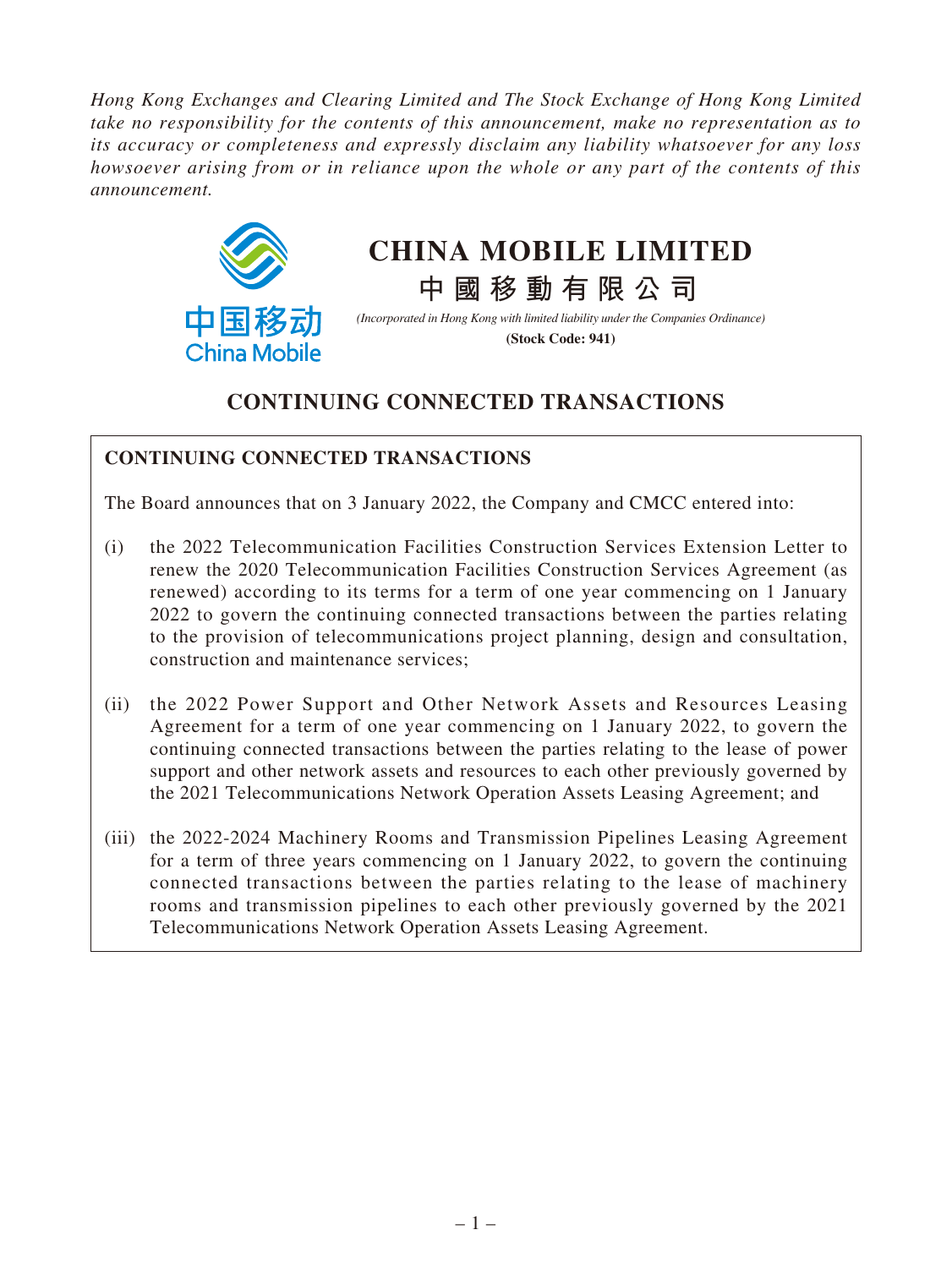| The annual caps for the transactions contemplated under the 2020 Telecommunication<br>Facilities Construction Services Agreement (as renewed) and the 2022 Power Support and<br>Other Network Assets and Resources Leasing Agreement for the year ending 31 December<br>2022 are set out as follow: |                                                                                                                                                                                |                                                             |                                                           |
|-----------------------------------------------------------------------------------------------------------------------------------------------------------------------------------------------------------------------------------------------------------------------------------------------------|--------------------------------------------------------------------------------------------------------------------------------------------------------------------------------|-------------------------------------------------------------|-----------------------------------------------------------|
|                                                                                                                                                                                                                                                                                                     |                                                                                                                                                                                |                                                             | For the Year Ending<br>31 December 2022                   |
| CMCC and its subsidiaries                                                                                                                                                                                                                                                                           | 2020 Telecommunication Facilities Construction Services<br>Agreement (as renewed) – telecommunication facilities<br>construction services charges receivable by the Group from |                                                             | RMB2,000 million<br>(approximately<br>$HK$2,451$ million) |
| 2022 Power Support and Other Network Assets and Resources<br>Leasing Agreement – leasing fees payable by the Company to<br>CMCC and its subsidiaries                                                                                                                                                |                                                                                                                                                                                |                                                             | RMB6,500 million<br>(approximately<br>HK\$7,965 million)  |
| The annual caps for the transactions contemplated under the 2022-2024 Machinery Rooms<br>and Transmission Pipelines Leasing Agreement for the three years ending 31 December<br>2024 are set out as follow:                                                                                         |                                                                                                                                                                                |                                                             |                                                           |
|                                                                                                                                                                                                                                                                                                     |                                                                                                                                                                                | For the year ending 31 December                             |                                                           |
|                                                                                                                                                                                                                                                                                                     | 2022                                                                                                                                                                           | 2023                                                        | 2024                                                      |
| Total value of<br>right-of-use assets                                                                                                                                                                                                                                                               | RMB11,000 million<br>(approximately<br>$HK$13,479$ million)                                                                                                                    | RMB10,000 million<br>(approximately<br>$HK$12,254$ million) | RMB9,000 million<br>(approximately<br>HK\$11,028 million) |
| <b>LISTING RULES IMPLICATIONS</b>                                                                                                                                                                                                                                                                   |                                                                                                                                                                                |                                                             |                                                           |
|                                                                                                                                                                                                                                                                                                     | $OMCO$ is the ultimate controlling chambelden of the Company and house a connected                                                                                             |                                                             |                                                           |

CMCC is the ultimate controlling shareholder of the Company and hence a connected person of the Company. Accordingly, the transactions contemplated under the 2020 Telecommunication Facilities Construction Services Agreement (as renewed), the 2022 Power Support and Other Network Assets and Resources Leasing Agreement and the 2022-2024 Machinery Rooms and Transmission Pipelines Leasing Agreement constitute continuing connected transactions for the Company under Rule 14A.25 of the Listing Rules.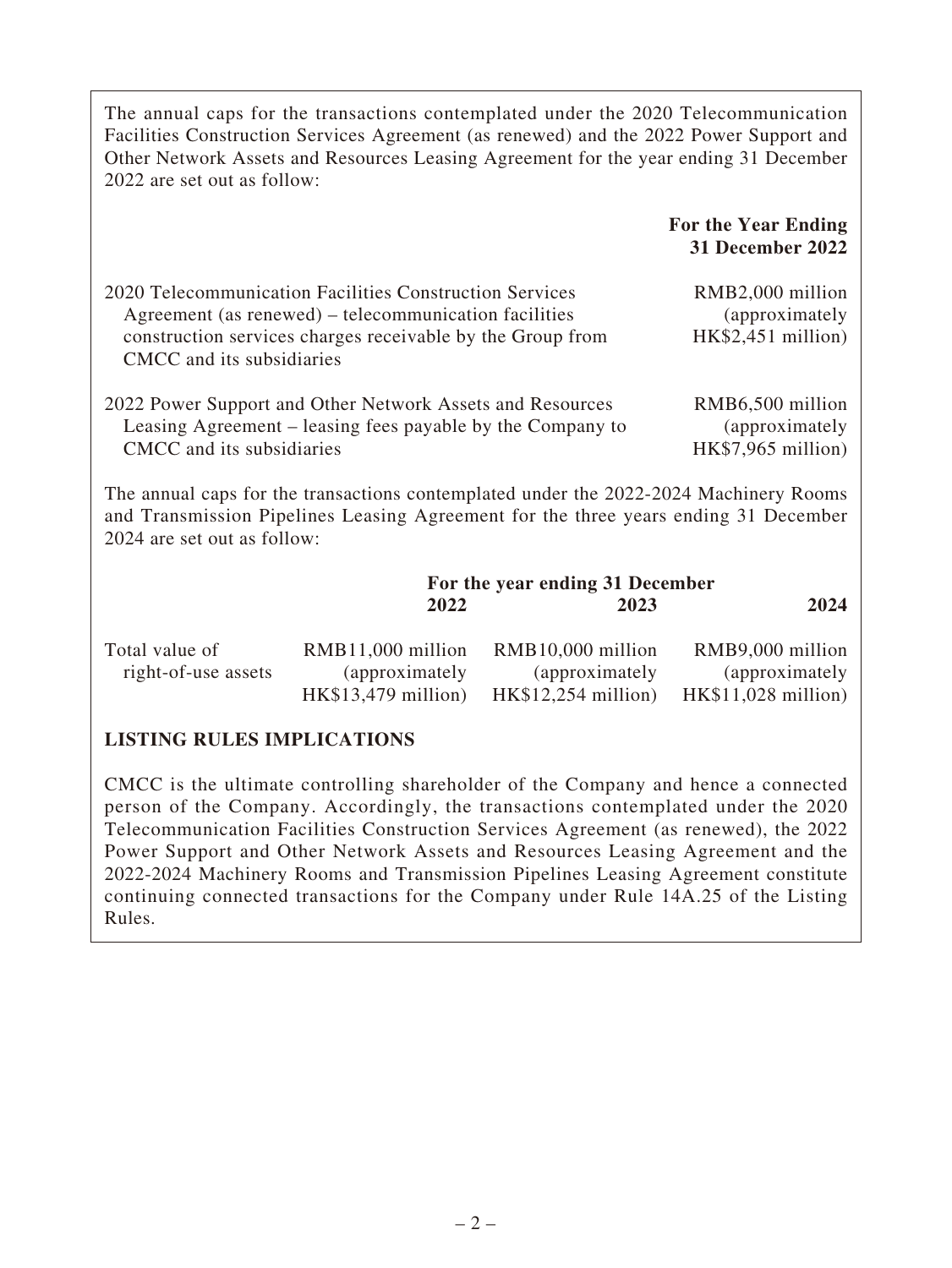Since both the 2022 Power Support and Other Network Assets and Resources Leasing Agreement and the 2022-2024 Machinery Rooms and Transmission Pipelines Leasing Agreement relate to the leasing of network assets between the same parties, the transactions contemplated under these two agreements should be aggregated for the purpose of calculating the applicable percentage ratios set out under Rule 14.07 of the Listing Rules. Since each of the applicable percentage ratios set out under Rule 14.07 of the Listing Rules in respect of the annual caps or highest annual cap for (i) the amounts receivable by the Group under the 2020 Telecommunication Facilities Construction Services Agreement (as renewed); (ii) the amounts payable by the Company under the 2022 Power Support and Other Network Assets and Resources Leasing Agreement and the total value of the rightof-use assets recognizable by the Company pursuant to the lease of network assets under the 2022-2024 Machinery Rooms and Transmission Pipelines Leasing Agreement (on an aggregate basis) is above 0.1% but below 5%, the transactions contemplated thereunder are classified as continuing connected transactions under Rule 14A.76(2) of the Listing Rules which are only subject to the reporting, annual review and announcement requirements set out in the Listing Rules but are exempt from the independent shareholders' approval requirement under the Listing Rules. Details of the 2020 Telecommunication Facilities Construction Services Agreement (as renewed), the 2022 Power Support and Other Network Assets and Resources Leasing Agreement and the 2022-2024 Machinery Rooms and Transmission Pipelines Leasing Agreement will be included in the annual report and accounts of the Company in accordance with Rules 14A.49, 14A.71 and 14A.72 of the Listing Rules.

Reference is made to the announcement dated 8 January 2021 of the Company where the Company announced, among others, that the Company and CMCC entered into each of the 2021 Telecommunications Network Operation Assets Leasing Agreement and the renewal of the 2020 Telecommunication Facilities Construction Services Agreement for a term of one year commencing on 1 January 2021, and the annual caps for the transactions under the 2021 Telecommunications Network Operation Assets Leasing Agreement and the 2020 Telecommunication Facilities Construction Services Agreement (as renewed) for the year ended 31 December 2021.

# **CONTINUING CONNECTED TRANSACTIONS**

## **Renewal of the 2020 Telecommunication Facilities Construction Services Agreement**

The Company entered into the 2020 Telecommunication Facilities Construction Services Agreement with CMCC on 2 January 2020 to govern the provision of telecommunications services by the Group to CMCC and its subsidiaries. The agreement was renewed for a term of one year commencing on 1 January 2021. As the Group intends to continue carrying out the transactions contemplated under the 2020 Telecommunication Facilities Construction Services Agreement in the ordinary and usual course of business of the Group and such agreement (as renewed) expired on 31 December 2021, the Company and CMCC entered into the 2022 Telecommunication Facilities Construction Services Extension Letter to renew the 2020 Telecommunication Facilities Construction Services Agreement (as renewed) according to its terms for a term of one year commencing on 1 January 2022.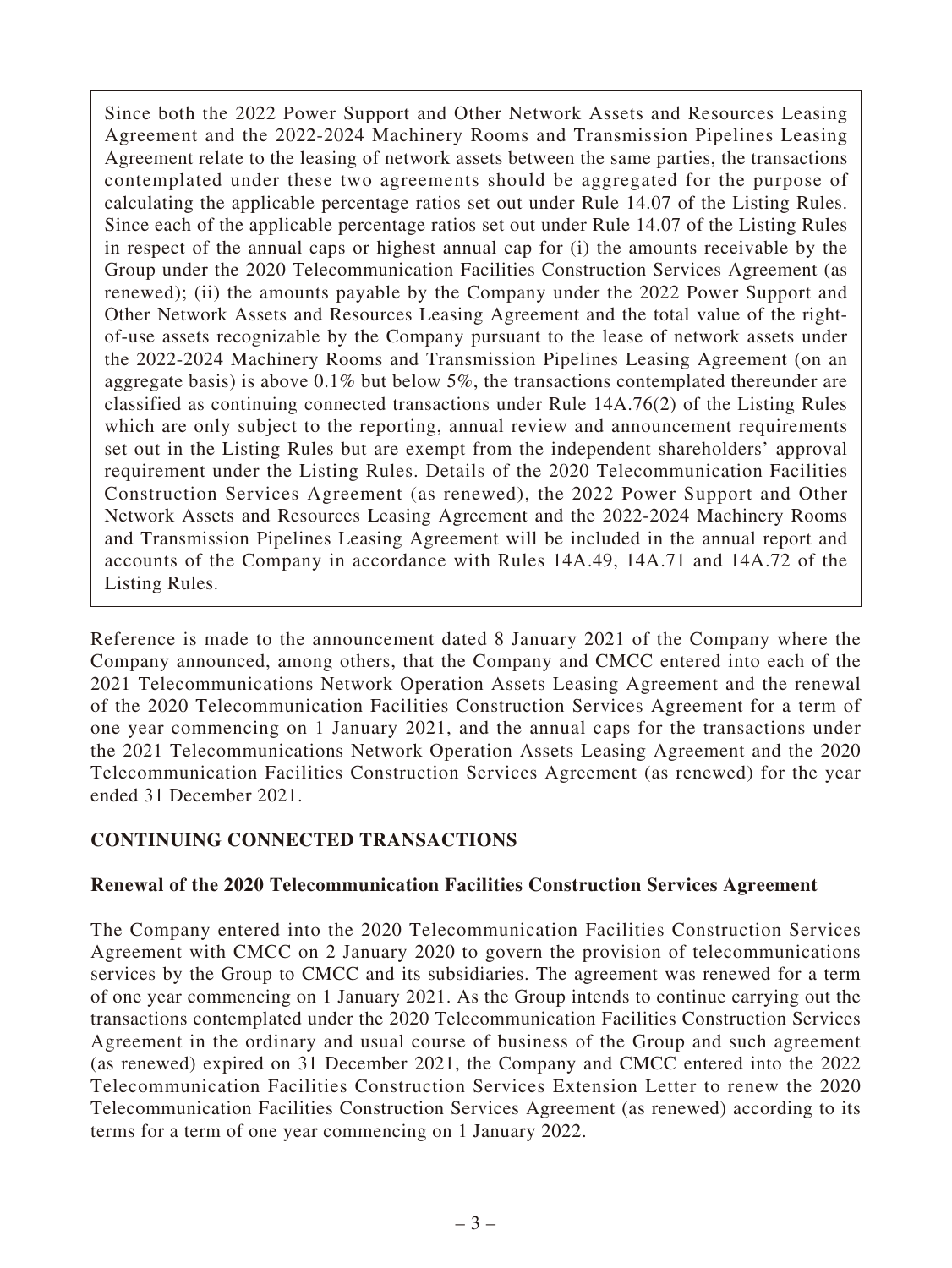| Date                                                              |                      | 3 January 2022                                                                                                                                                                                                                                                                                                                                                                                                                                                                                                                                                                                                                                                                                                                                                                                                                                                                                                                                                                                                                                                                                                                                                                                                                                                                                                                                                                                                                                                                                                                                                                                                                                                       |
|-------------------------------------------------------------------|----------------------|----------------------------------------------------------------------------------------------------------------------------------------------------------------------------------------------------------------------------------------------------------------------------------------------------------------------------------------------------------------------------------------------------------------------------------------------------------------------------------------------------------------------------------------------------------------------------------------------------------------------------------------------------------------------------------------------------------------------------------------------------------------------------------------------------------------------------------------------------------------------------------------------------------------------------------------------------------------------------------------------------------------------------------------------------------------------------------------------------------------------------------------------------------------------------------------------------------------------------------------------------------------------------------------------------------------------------------------------------------------------------------------------------------------------------------------------------------------------------------------------------------------------------------------------------------------------------------------------------------------------------------------------------------------------|
| Parties                                                           |                      | <b>CMCC</b><br>the Company                                                                                                                                                                                                                                                                                                                                                                                                                                                                                                                                                                                                                                                                                                                                                                                                                                                                                                                                                                                                                                                                                                                                                                                                                                                                                                                                                                                                                                                                                                                                                                                                                                           |
| Services provided by the<br>Group to CMCC and its<br>subsidiaries | $\ddot{\phantom{a}}$ | (i) telecommunications project planning, design and<br>consultation services; (ii) telecommunications project<br>construction services; and (iii) maintenance services in<br>respect of telecommunications facilities and equipment.                                                                                                                                                                                                                                                                                                                                                                                                                                                                                                                                                                                                                                                                                                                                                                                                                                                                                                                                                                                                                                                                                                                                                                                                                                                                                                                                                                                                                                 |
| Duration                                                          | $\ddot{\cdot}$       | One year, expiring 31 December 2022. Renewable for<br>periods of one year if parties agree.                                                                                                                                                                                                                                                                                                                                                                                                                                                                                                                                                                                                                                                                                                                                                                                                                                                                                                                                                                                                                                                                                                                                                                                                                                                                                                                                                                                                                                                                                                                                                                          |
| Pricing term                                                      | $\ddot{\phantom{a}}$ | The provision of telecommunication facilities construction<br>services by the Group to CMCC and its subsidiaries in<br>respect of individual projects will be subject to public tender<br>process. The selection of contractor in the public tender<br>process will be based on a number of factors including<br>price, technical skills and overall capability and the<br>telecommunication facilities construction services charges<br>will be determined in such public tender process. The pricing<br>for the telecommunication facilities construction services<br>will be primarily based on market rates as determined<br>through the public tender process and the relevant standards<br>laid down in applicable regulations including "Budgets for<br>Buildings and Buildings Complex Cabling System, Budgets<br>for Installation of Mobile Telecommunications Equipment (as<br>amended) (Xin Bu Gui [2000] No.904)" 《建築與建築群綜合<br>布線系統預算定額、安裝移動通信設備預算定額(修訂)》<br>(信部規[2000] 904號), "Notice on Further Relaxation on<br>Professional Services Charges for Construction Projects (Fa<br>Gai Jia Ge [2015] No.299)"《進一步放開建設項目專業服<br>務價格的通知》(發改價格[2015] 299號) and "Notice on<br>the Publication of Budgets, Fee Rates and Budget Planning<br>Procedures for Information and Telecommunications<br>Construction Projects (Gong Xin Bu Tong Xin [2016]<br>No.451)"《關於印發信息通信建設工程預算定額、工程費<br>用定額及工程概預算編製規程的通知》(工信部通信[2016]<br>451號) will be complied with. For individual projects where<br>the public tender process are not applicable, the selection<br>criteria and price determination mechanism will be similar to<br>that applied in a public tender process. |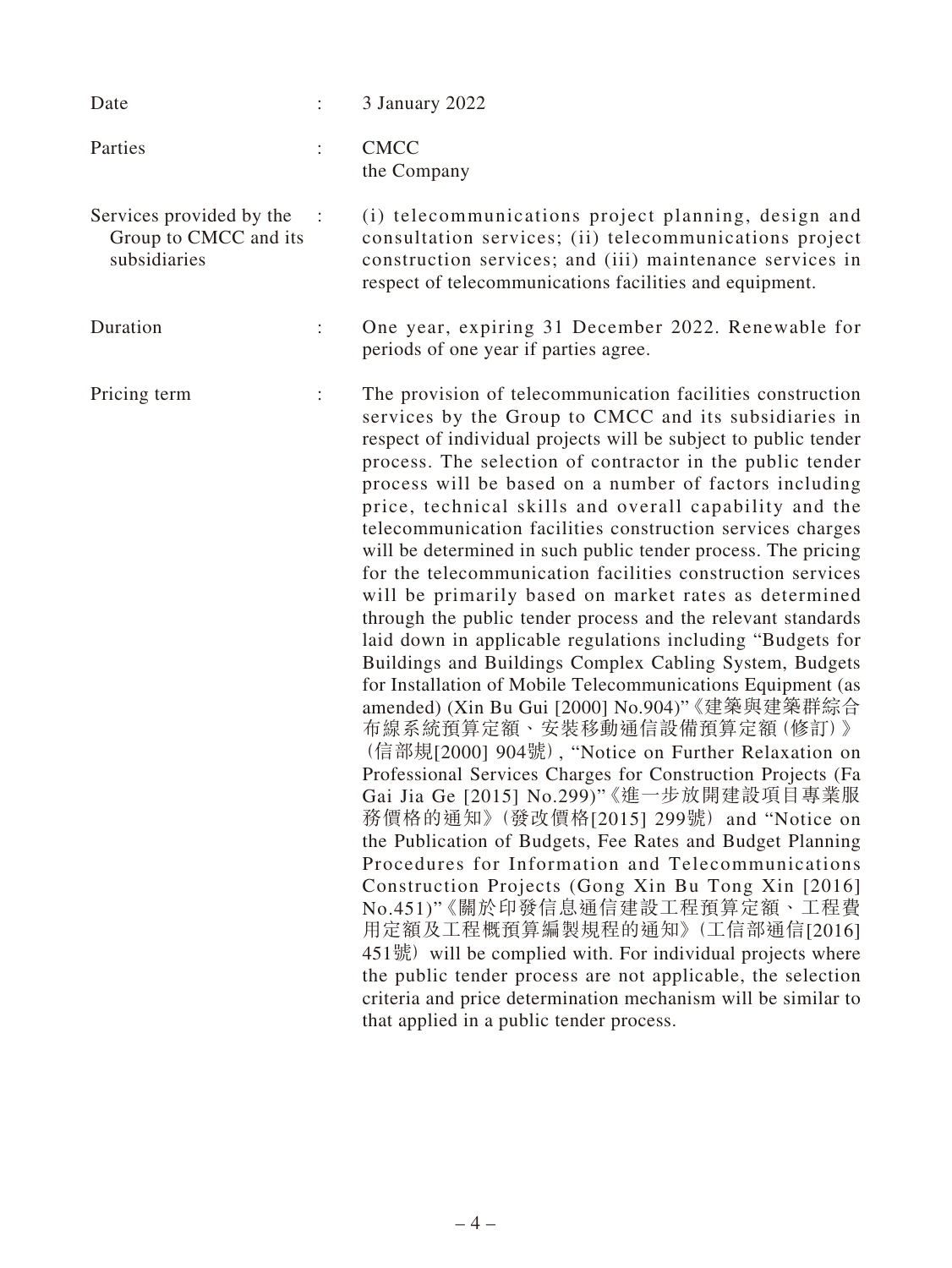| Payment term | Services charges for telecommunications project planning,    |
|--------------|--------------------------------------------------------------|
|              | design and consultation services will be payable by          |
|              | instalments or upon completion of provisions of services.    |
|              | Services charges for telecommunications project construction |
|              | services will be payable in cash by instalments, typically   |
|              | with 10% payable upon signing of relevant engagement, $70\%$ |
|              | over the course of the construction and the remaining amount |
|              | payable upon completion and acceptance of the project.       |
|              | Services charges for maintenance services in respect of      |
|              | telecommunications facilities and equipment will be payable  |
|              | monthly.                                                     |
|              |                                                              |

| Historical caps                                       |                      | For the years ended 31 December                         |                                                       |  |
|-------------------------------------------------------|----------------------|---------------------------------------------------------|-------------------------------------------------------|--|
|                                                       |                      | 2020                                                    | 2021                                                  |  |
|                                                       |                      | RMB3,000 million<br>(approximately)                     | RMB2,000 million<br>(approximately)                   |  |
|                                                       |                      | HK\$3,676 million)                                      | $HK$2,451$ million)                                   |  |
| Historical service charges :<br>payable to the Group  |                      | For the year ended<br>31 December 2020                  | For the six months ended<br><b>30 June 2021</b>       |  |
|                                                       |                      | RMB979 million<br>(approximately)<br>HK\$1,200 million) | RMB635 million<br>(approximately)<br>HK\$778 million) |  |
| Annual cap for the year<br>ending 31 December<br>2022 | $\ddot{\phantom{a}}$ | RMB2,000 million (approximately HK\$2,451 million)      |                                                       |  |

Reasons for transaction and annual cap : In light of the 5G development in the PRC telecommunications industry, there are a number of telecommunications projects of CMCC which will be available for public tender and given the Group's technical skills and overall capability, there are a number of telecommunications projects of CMCC which may require the Group's services, including telecommunications project investigation, design and construction services as well as maintenance services in respect of telecommunication facilities and equipment. Considering the investment plan for 2022 adopted by CMCC, where the scale of the services that are suitable for the Company to provide in 2022 is comparable to the scale in 2021, it is expected that the telecommunication facilities construction services charges receivable by the Group from CMCC and its subsidiaries for the year ending 31 December 2022 will be around the same level as that receivable for 2021.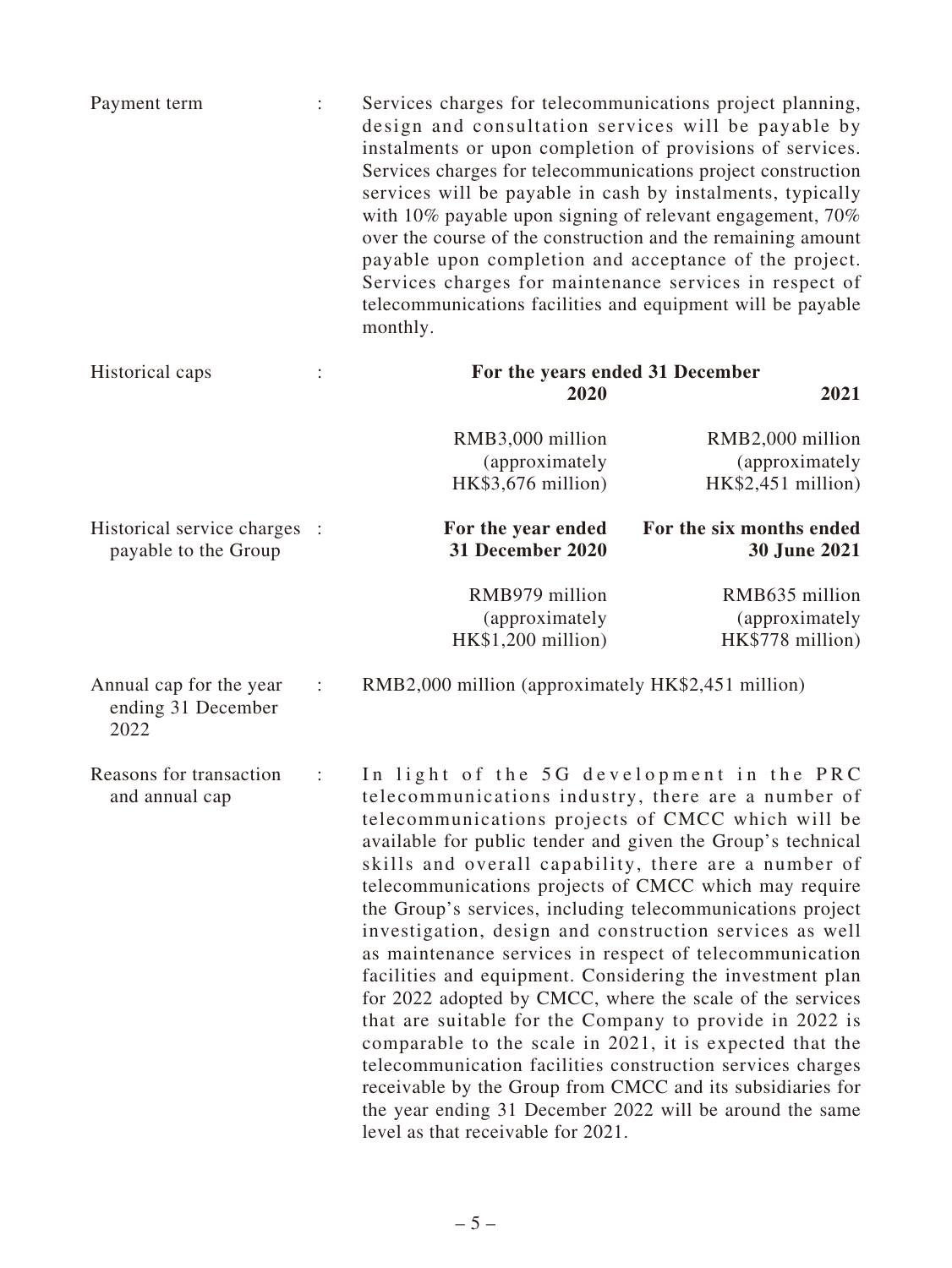#### **Network Assets Leasing Arrangements**

As the 2021 Telecommunications Network Operation Assets Leasing Agreement expired on 31 December 2021 and the Company and its subsidiaries on the one hand and CMCC and its subsidiaries on the other intend to continue to lease their respective network assets to each other, the Company entered into the 2022 Power Support and Other Network Assets and Resources Leasing Agreement for a term of one year commencing on 1 January 2022 and the 2022-2024 Machinery Rooms and Transmission Pipelines Leasing Agreement for a term of three years commencing on 1 January 2022, pursuant to which the Company and its subsidiaries on the one hand and CMCC and its subsidiaries on the other will lease their respective telecommunications network operation assets to each other in return for a leasing fee.

#### **2022 Power Support and Other Network Assets and Resources Leasing Agreement**

| Date                                                                                                    |                      | 3 January 2022                                                                                                                                                                                                                                                                                                                                                                                                                                                                                                                                                                                                                                        |
|---------------------------------------------------------------------------------------------------------|----------------------|-------------------------------------------------------------------------------------------------------------------------------------------------------------------------------------------------------------------------------------------------------------------------------------------------------------------------------------------------------------------------------------------------------------------------------------------------------------------------------------------------------------------------------------------------------------------------------------------------------------------------------------------------------|
| Parties                                                                                                 | $\ddot{\cdot}$       | <b>CMCC</b><br>the Company                                                                                                                                                                                                                                                                                                                                                                                                                                                                                                                                                                                                                            |
| Scope of assets to be<br>leased to or from<br>each party and its<br>subsidiaries under the<br>agreement | $\ddot{\cdot}$       | Network assets and resources including power generation<br>and power distribution equipment, international submarine<br>cables and satellites.                                                                                                                                                                                                                                                                                                                                                                                                                                                                                                        |
| Duration                                                                                                | $\ddot{\phantom{a}}$ | One year, expiring 31 December 2022.                                                                                                                                                                                                                                                                                                                                                                                                                                                                                                                                                                                                                  |
| Pricing term                                                                                            | $\ddot{\phantom{a}}$ | The leasing fees for the network assets and resources shall<br>be determined with reference to prevailing market rates.<br>In determining the market rates for the leasing fees, the<br>Company takes into account the charges payable by the<br>Company and CMCC to independent third parties (including<br>other industry players) as well as the charges receivable by<br>the Company and CMCC from independent third parties<br>(including other industry players). The leasing fees payable<br>by the Company to CMCC shall not be more than the leasing<br>fees charged to other independent third parties for same<br>kinds of network assets. |
| Payment term                                                                                            |                      | The network assets and resources leasing fees are payable on<br>a monthly basis in cash.                                                                                                                                                                                                                                                                                                                                                                                                                                                                                                                                                              |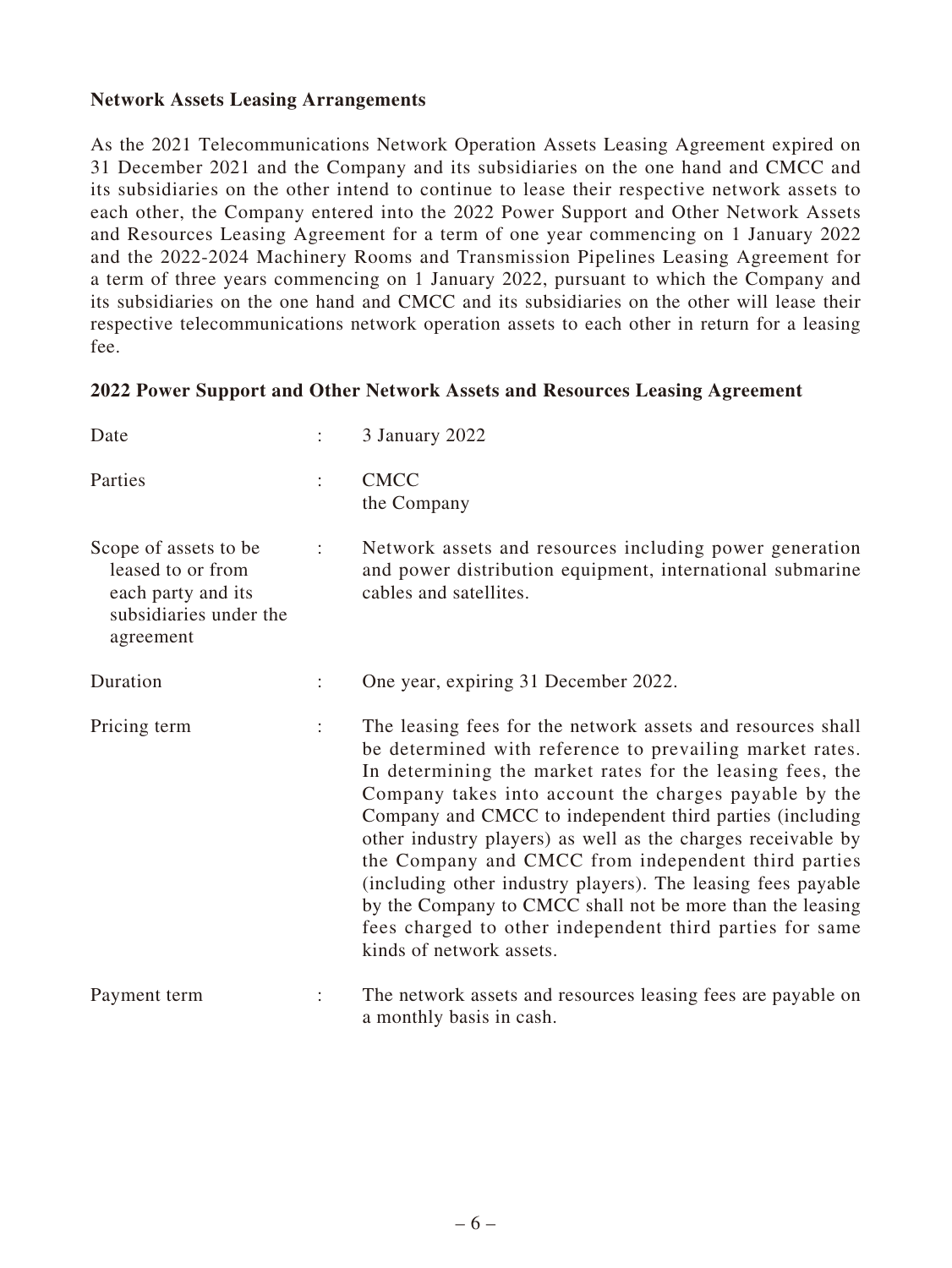| Annual cap for leasing<br>fees payable by the                                    | RMB6,500 million (approximately HK\$7,965 million)                                                                                                                                                                                                                                                                                                                                                                                                                                                                                                                                                                                                                                                                                               |
|----------------------------------------------------------------------------------|--------------------------------------------------------------------------------------------------------------------------------------------------------------------------------------------------------------------------------------------------------------------------------------------------------------------------------------------------------------------------------------------------------------------------------------------------------------------------------------------------------------------------------------------------------------------------------------------------------------------------------------------------------------------------------------------------------------------------------------------------|
| Group to CMCC and its<br>subsidiaries for the year<br>ending 31 December<br>2022 | The amount of leasing fees receivable by the Group from<br>CMCC and its subsidiaries for the year ending 31 December<br>2022 is expected to be below $0.1\%$ of each of the applicable<br>ratios set out in Rule 14.07 of the Listing Rules.                                                                                                                                                                                                                                                                                                                                                                                                                                                                                                     |
| Reasons for transaction<br>and annual cap                                        | In order to deepen 5G development and consolidate the<br>Company's market leadership, the Company will continue<br>to increase the scale of the network assets and resources to<br>be leased from CMCC and its subsidiaries, including power<br>support and other network assets and resources for 5G<br>business applications. It is expected that the construction and<br>deployment of network assets will increase in 2022, leading<br>to an increasing scale of power support and other network<br>assets and resources to be leased in 2022. The overall amount<br>of leasing fees payable by the Group to CMCC and its<br>subsidiaries for network assets and resources will continue to<br>increase in the year ending 31 December 2022. |

# **2022-2024 Machinery Rooms and Transmission Pipelines Leasing Agreement**

| Date                                                                             |                      | 3 January 2022                                                                                                                                                                                                                                                                                                                                                                                                                                                                                                                                                                                                                       |
|----------------------------------------------------------------------------------|----------------------|--------------------------------------------------------------------------------------------------------------------------------------------------------------------------------------------------------------------------------------------------------------------------------------------------------------------------------------------------------------------------------------------------------------------------------------------------------------------------------------------------------------------------------------------------------------------------------------------------------------------------------------|
| Parties                                                                          | $\ddot{\cdot}$       | <b>CMCC</b><br>the Company                                                                                                                                                                                                                                                                                                                                                                                                                                                                                                                                                                                                           |
| Duration                                                                         | ÷                    | Three years, expiring 31 December 2024.                                                                                                                                                                                                                                                                                                                                                                                                                                                                                                                                                                                              |
| Network assets to be.<br>leased to or from<br>each party and its<br>subsidiaries | $\ddot{\cdot}$       | Data centre machinery rooms, convergence rooms and<br>transmission pipelines and related network assets.                                                                                                                                                                                                                                                                                                                                                                                                                                                                                                                             |
| Pricing term                                                                     | $\ddot{\phantom{a}}$ | The leasing fees for the network assets shall be determined<br>with reference to prevailing market rates. In determining the<br>market rates for the leasing fees, the Company takes into<br>account the charges payable by the Company and CMCC to<br>independent third parties (including other industry players) as<br>well as the charges receivable by the Company and CMCC<br>from independent third parties (including other industry<br>players). The leasing fees payable by the Company to CMCC<br>shall not be more than the leasing fees charged to other<br>independent third parties for same kinds of network assets. |
| Payment term                                                                     |                      | The network assets leasing fees are payable on a monthly<br>basis in cash.                                                                                                                                                                                                                                                                                                                                                                                                                                                                                                                                                           |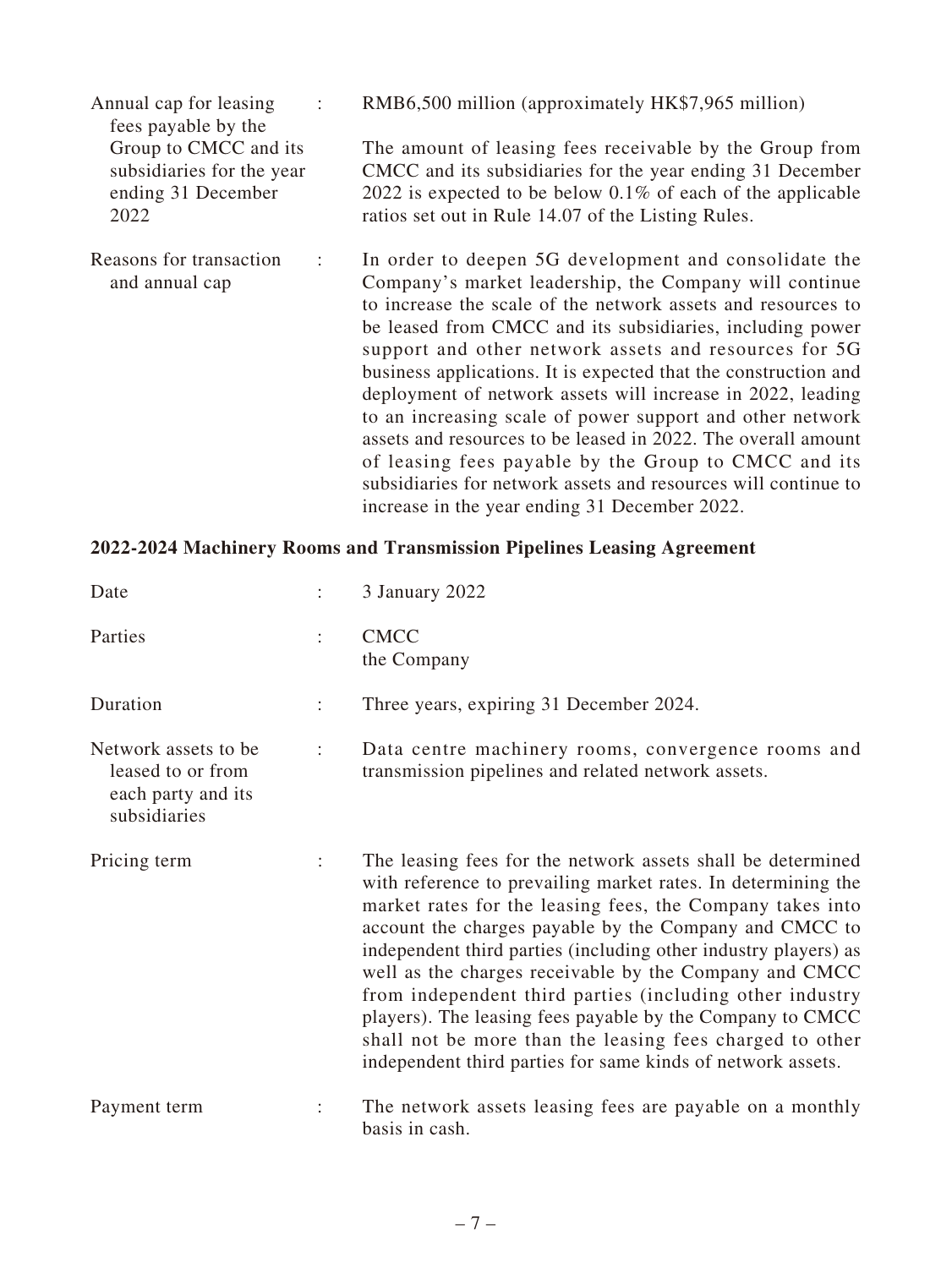Annual cap on the value of right-of-use assets recognised : The aggregate network assets leasing fees payable by the Group are expected not to exceed RMB3,500 million (approximately HK\$4,289 million), RMB4,500 million (approximately HK\$5,514 million) and RMB5,500 million (approximately HK\$6,740 million) for the three years ending 31 December 2022, 2023 and 2024, respectively. As such the total value of right-of-use assets recognized based on such maximum amounts of leasing fees are as follow:

| For the years ending 31 December |                |                |
|----------------------------------|----------------|----------------|
| 2022                             | 2023           | 2024           |
| RMB11,000                        | RMB10,000      | RMB9,000       |
| million                          | million        | million        |
| (approximately                   | (approximately | (approximately |
| HK\$13,479                       | HK\$12,254     | HK\$11,028     |
| million)                         | million)       | million)       |

The amount of leasing fees receivable by the Group from CMCC and its subsidiaries for each of the three years ending 31 December 2024 is expected to be below 0.1% of each of the applicable percentage ratios set out in Rule 14.07 of the Listing Rules.

Reasons for transaction and annual cap : In order to deepen 5G development and consolidate the Company's market leadership, the Company will continue to increase the scale of the network assets to be leased from CMCC and its subsidiaries, including machinery rooms and transmission pipelines for 5G business applications. It is expected that the construction and deployment of network assets for commercial use will increase in 2022, leading to an increasing scale of the machinery rooms and transmission pipelines to be leased in 2022 to 2024. The overall amount of leasing fees payable by the Group to CMCC and its subsidiaries for network assets for the years ending 31 December 2022, 2023 and 2024 will be increased gradually.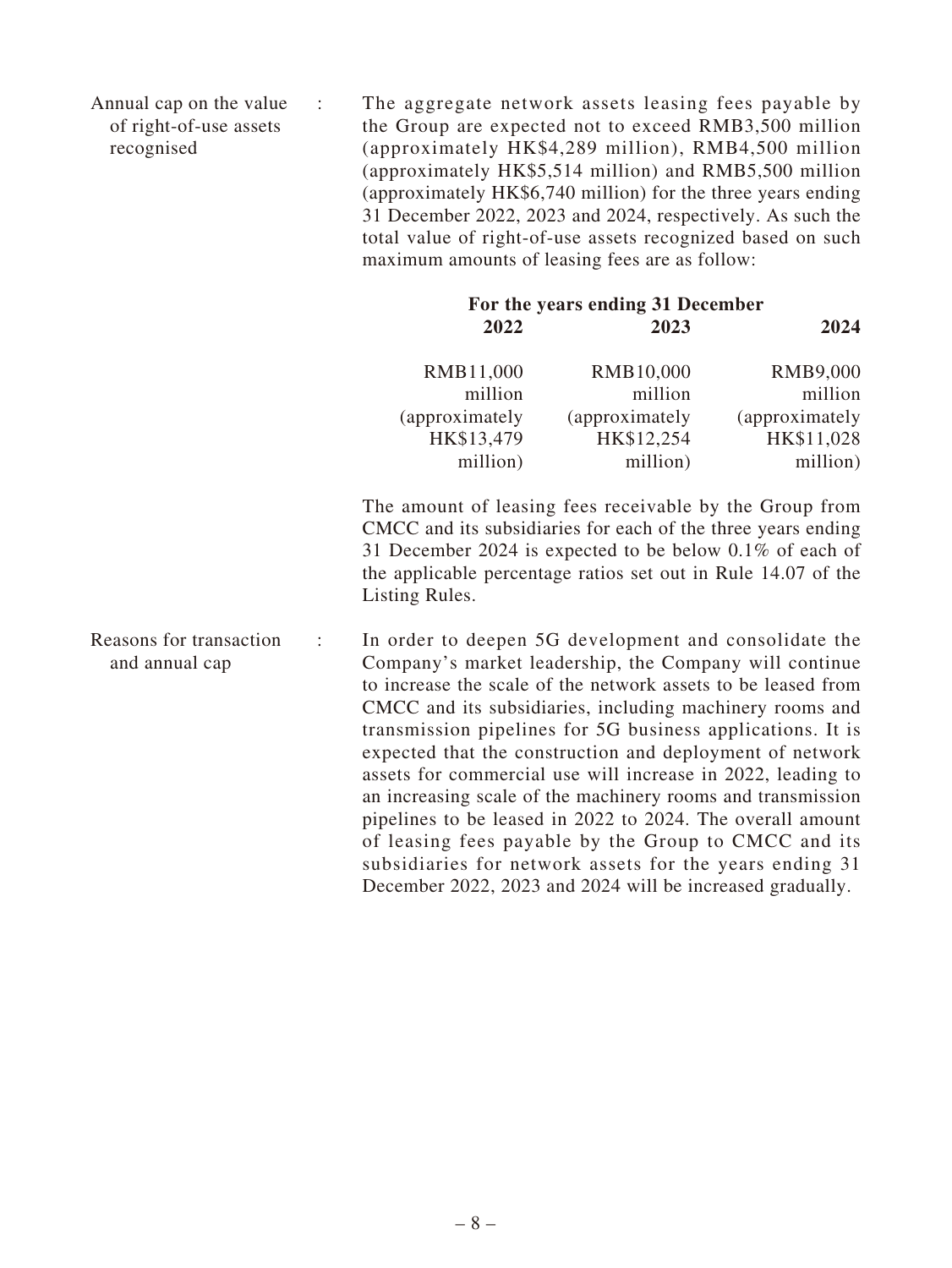The historical caps and transaction amounts for the 2020 Network Assets Leasing Agreement and the 2021 Telecommunications Network Operation Assets Leasing Agreement are set out below:

| Historical caps for                                                                           | For the years ended 31 December                                                                            |                                                                                                               |  |
|-----------------------------------------------------------------------------------------------|------------------------------------------------------------------------------------------------------------|---------------------------------------------------------------------------------------------------------------|--|
| network assets leasing                                                                        | 2020                                                                                                       | 2021                                                                                                          |  |
|                                                                                               | RMB5,000 million<br>(approximately<br>$HK$6,127$ million)                                                  | RMB6,500 million<br>(approximately)<br>$HK$7,965$ million)                                                    |  |
| Historical leasing fees<br>$\ddot{\phantom{a}}$<br>received by the Group<br>from CMCC and its | For the years ended<br>31 December 2020                                                                    | For the six months ended<br><b>30 June 2021</b>                                                               |  |
| subsidiaries                                                                                  | Below 0.1% of each of<br>the applicable percentage<br>ratios set out in Rule 14.07<br>of the Listing Rules | Below $0.1\%$ of each of<br>the applicable percentage<br>ratios set out in Rule 14.07<br>of the Listing Rules |  |
| Historical leasing fees paid:<br>by the Group to CMCC<br>and its subsidiaries                 | For the year ended<br>31 December 2020                                                                     | For the six months ended<br><b>30 June 2021</b>                                                               |  |
|                                                                                               | RMB1,891 million<br>(approximately<br>$HK$2,317$ million)                                                  | RMB1,735 million<br>(approximately)<br>$HK$2,126$ million)                                                    |  |

Commencing from 1 January 2022, the network assets leased under the previous agreements will be covered by both the 2022 Power Support and Other Network Assets and Resources Leasing Agreement and the 2022-2024 Machinery Rooms and Transmission Pipelines Leasing Agreement and will be recognised as leasing fees and right-of-use assets, respectively, in the Company's financial statements.

## **LISTING RULES IMPLICATIONS**

CMCC is the ultimate controlling shareholder of the Company and hence a connected person of the Company. Accordingly, the transactions contemplated under the 2020 Telecommunication Facilities Construction Services Agreement (as renewed), the 2022 Power Support and Other Network Assets and Resources Leasing Agreement and the 2022- 2024 Machinery Rooms and Transmission Pipelines Leasing Agreement constitute continuing connected transactions for the Company under Rule 14A.25 of the Listing Rules.

Since both the 2022 Power Support and Other Network Assets and Resources Leasing Agreement and the 2022-2024 Machinery Rooms and Transmission Pipelines Leasing Agreement relate to the leasing of network assets between the same parties, the transactions contemplated under these two agreements should be aggregated for the purpose of calculating the applicable percentage ratios set out under Rule 14.07 of the Listing Rules. Since each of the applicable percentage ratios set out under Rule 14.07 of the Listing Rules in respect of the annual caps for (i) the amounts receivable by the Group under the 2020 Telecommunication Facilities Construction Services Agreement (as renewed); (ii) the amounts payable by the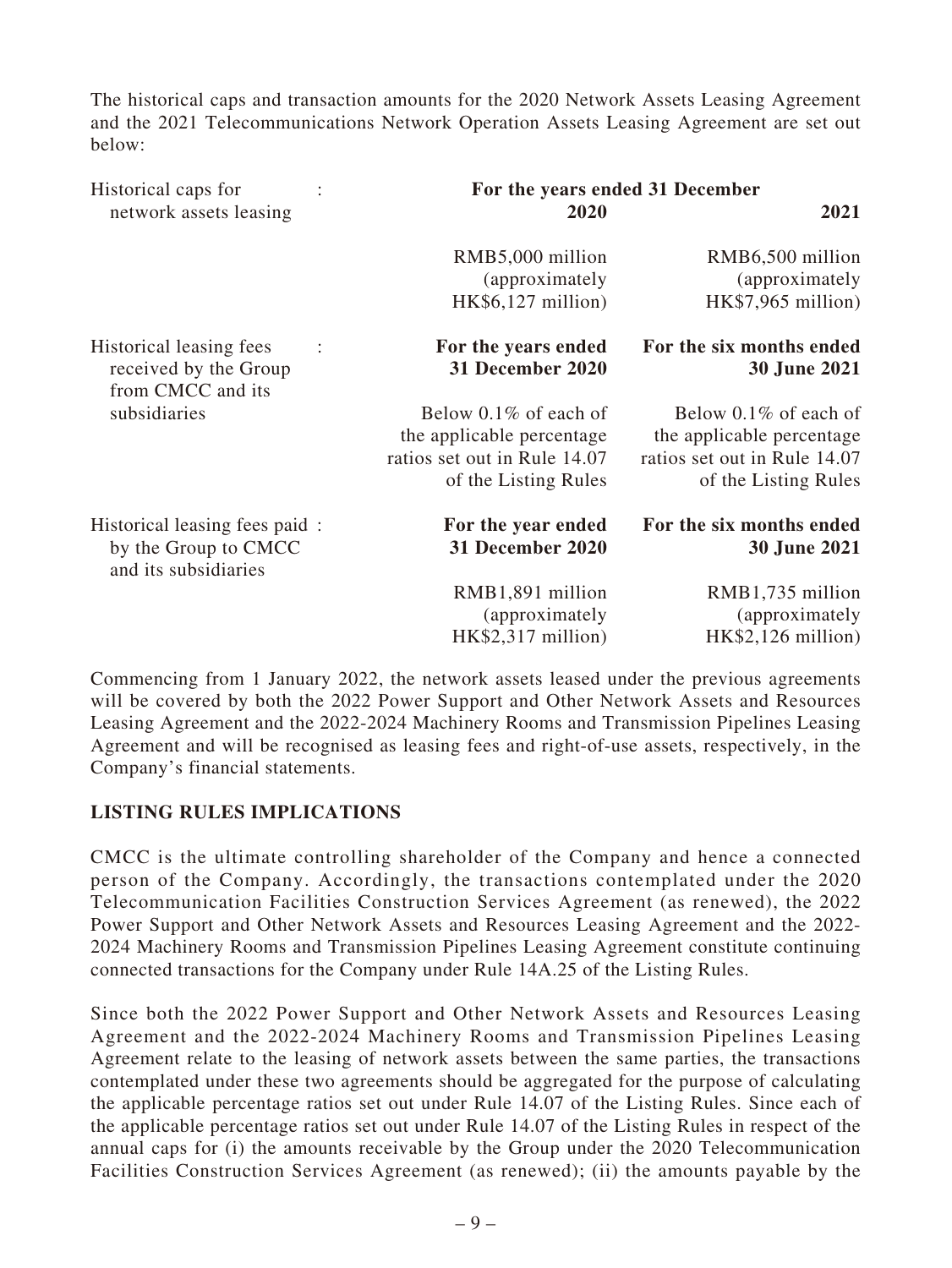Company under the 2022 Power Support and Other Network Assets and Resources Leasing Agreement and the total value of the right-of-use assets recognizable by the Company pursuant to the lease of network assets under the 2022-2024 Machinery Rooms and Transmission Pipelines Leasing Agreement (on an aggregate basis) is above 0.1% but below 5%, the transactions contemplated thereunder are classified as continuing connected transactions under Rule 14A.76(2) of the Listing Rules which are only subject to the reporting, annual review and announcement requirements set out in the Listing Rules but are exempt from the independent shareholders' approval requirement under the Listing Rules. Details of the 2020 Telecommunication Facilities Construction Services Agreement (as renewed), the 2022 Power Support and Other Network Assets and Resources Leasing Agreement and the 2022- 2024 Machinery Rooms and Transmission Pipelines Leasing Agreement will be included in the annual report and accounts of the Company in accordance with Rules 14A.49, 14A.71 and 14A.72 of the Listing Rules.

The Group had no other prior transactions with CMCC and its associates which required aggregation with the 2020 Telecommunication Facilities Construction Services Agreement (as renewed), the 2022 Power Support and Other Network Assets and Resources Leasing Agreement and the 2022-2024 Machinery Rooms and Transmission Pipelines Leasing Agreement under Rule 14A.81 of the Listing Rules.

As all the executive Directors also hold executive positions at CMCC, all the executive Directors have therefore voluntarily abstained from voting on the board resolution approving the transactions under the 2020 Telecommunication Facilities Construction Services Agreement (as renewed), the 2022 Power Support and Other Network Assets and Resources Leasing Agreement and the 2022-2024 Machinery Rooms and Transmission Pipelines Leasing Agreement.

The Board (including the independent non-executive Directors but excluding the executive Directors who have voluntarily abstained from voting) is of the view that the 2020 Telecommunication Facilities Construction Services Agreement (as renewed), the 2022 Power Support and Other Network Assets and Resources Leasing Agreement and the 2022- 2024 Machinery Rooms and Transmission Pipelines Leasing Agreement were entered into after arm's length negotiation between the Company and CMCC and in the ordinary and usual course of business of the Group, reflect normal commercial terms and is in the interests of the Company and the shareholders of the Company as a whole, and the terms as well as the proposed annual caps for the transactions thereunder are fair and reasonable.

## **GENERAL INFORMATION**

CMCC is a state-owned company established under the laws of the PRC and the ultimate controlling shareholder of the Company holding indirectly approximately 72.72% of the total issued and outstanding share capital of the Company. Through the Group, CMCC is the leading provider of telecommunications services in the PRC.

The Group is the leading telecommunications services provider in the mainland of China and Hong Kong, which operates nationwide telecommunications networks in all thirty-one provinces, autonomous regions and directly administered municipalities in the mainland of China and in Hong Kong. The Company is an investment holding company.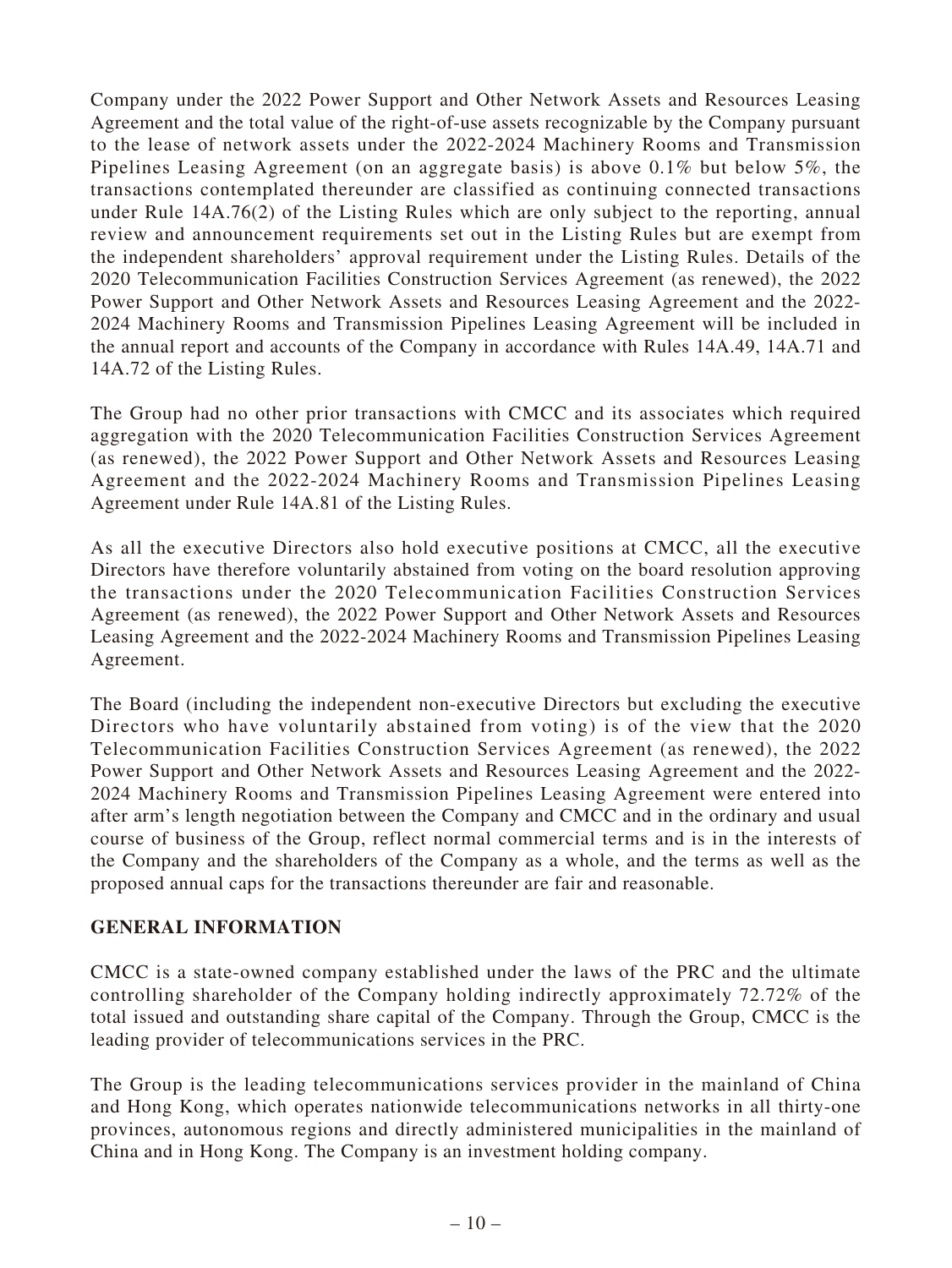This announcement contains translations between Renminbi and Hong Kong dollars at RMB0.81607=HK\$1.00. The translations are not representations that the Renminbi and Hong Kong dollar amounts could actually be converted at such rate, if at all.

In this announcement, the reference to applicable percentage ratios under Rule 14.07 of the Listing Rules means the assets ratio, the revenue ratio and the consideration ratio.

# **DEFINITIONS**

In this announcement, unless the context otherwise requires, the following expressions shall have the following meanings:

| "2020 Network Assets Leasing<br>Agreement"                                                    | the 2020 telecommunications network operation assets<br>leasing agreement dated 2 January 2020 and entered into<br>between the Company and CMCC                      |
|-----------------------------------------------------------------------------------------------|----------------------------------------------------------------------------------------------------------------------------------------------------------------------|
| "2021 Telecommunications<br><b>Network Operation Assets</b><br>Leasing Agreement"             | the 2021 telecommunications network operation assets<br>leasing agreement dated 8 January 2021 and entered into<br>between the Company and CMCC                      |
| "2022 Power Support and<br><b>Other Network Assets</b><br>and Resources Leasing<br>Agreement" | the 2022 power support and other network assets and<br>resources leasing agreement dated 3 January 2022 and<br>entered into between the Company and CMCC             |
| "2022-2024 Machinery Rooms<br>and Transmission Pipelines<br>Leasing Agreement"                | the 2022-2024 machinery rooms and transmission pipelines<br>leasing agreement dated 3 January 2022 and entered into<br>between the Company and CMCC                  |
| "5G"                                                                                          | Fifth Generation digital cellular mobile service                                                                                                                     |
| "Board"                                                                                       | the board of Directors of the Company                                                                                                                                |
| "CMCC"                                                                                        | China Mobile Communications Group Co., Ltd., a state-<br>owned company established under the laws of the PRC, the<br>ultimate controlling shareholder of the Company |
| "Company"                                                                                     | China Mobile Limited, a company incorporated in Hong<br>Kong whose shares are listed on the Stock Exchange                                                           |
| "Directors"                                                                                   | the directors of the Company                                                                                                                                         |
| "Group"                                                                                       | the Company and its subsidiaries                                                                                                                                     |
| "HK\$"                                                                                        | Hong Kong dollars, the lawful currency of Hong Kong                                                                                                                  |
| "Hong Kong"                                                                                   | the Hong Kong Special Administrative Region of the<br>People's Republic of China                                                                                     |